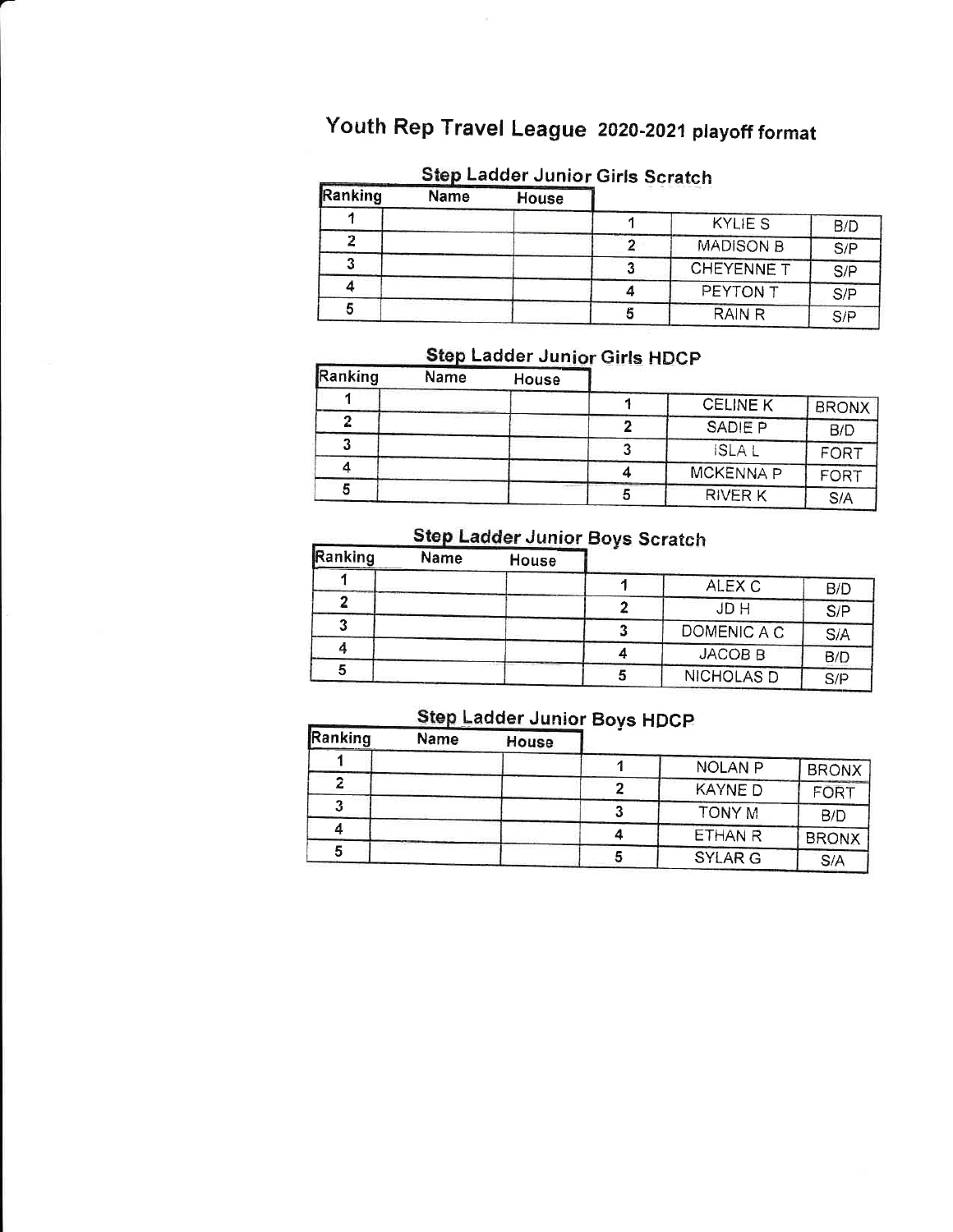| Ranking | Name | <b>House</b> |                  |     |
|---------|------|--------------|------------------|-----|
|         |      |              | <b>JILLIAN C</b> | S/A |
|         |      |              | <b>BROOKE O</b>  | B/D |
|         |      |              | <b>KAYLE M</b>   | S/A |
|         |      |              | <b>MADISON J</b> | S/P |
|         |      |              | <b>HAILEY O</b>  | B/D |

#### adder Senior Girls Scratch

## Step Ladder Senior Girls HDCP

| Ranking | Name | House |                  |              |
|---------|------|-------|------------------|--------------|
|         |      |       | <b>MARIAK</b>    | <b>BRONX</b> |
|         |      |       | <b>MEGAN B</b>   | S/A          |
|         |      |       | <b>MADISON M</b> | <b>BRONX</b> |
|         |      |       | <b>JESSIER</b>   | B/D          |
|         |      |       | SUREENA U        | S/P          |

#### Ladder Senior Boys Scratch

| Ranking | Name | House |                  |     |
|---------|------|-------|------------------|-----|
|         |      |       | <b>JACK P</b>    | B/D |
|         |      |       | <b>JAKE C</b>    | S/P |
|         |      |       | <b>ASHTON S</b>  | B/D |
|         |      |       | <b>NOAH N</b>    | B/D |
|         |      |       | <b>MATTHEW C</b> | S/P |

## Step Ladder Senior Boys HDCP

| Ranking | Name | <b>House</b> |                  |              |
|---------|------|--------------|------------------|--------------|
|         |      |              | <b>ADAMY</b>     | <b>FORT</b>  |
|         |      |              | DANTE M          | B/D          |
|         |      |              | <b>BRAYDEN F</b> | S/A          |
|         |      |              | <b>SAMUEL V</b>  | <b>BRONX</b> |
| 0       |      |              | <b>BENH</b>      | S/P          |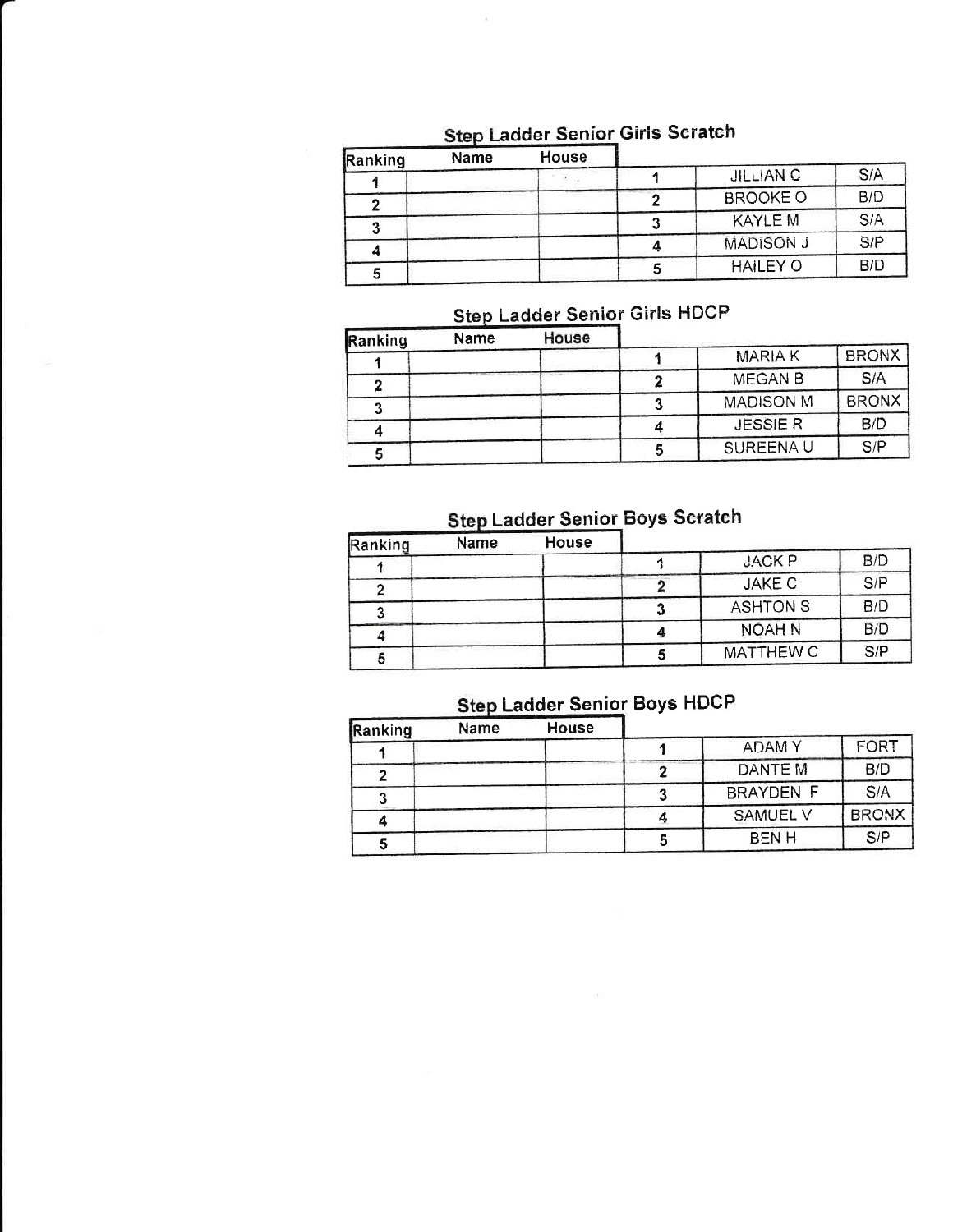#### Jr Playoffs Teams

 $x_{\rm -18}$ 

|        | <b>IN/A</b> |
|--------|-------------|
|        | N/A         |
| n<br>J | N/A         |

|   | N/A |  |
|---|-----|--|
| 5 | N/A |  |
| հ | N/A |  |

#### <sup>1</sup> N/A 2 N/A 3 N/A

| α | IN/A |  |
|---|------|--|
| 5 | N/A  |  |
| R | N/A  |  |

#### Bowlers can only win in one individual category

Jr Girls HIGH Ave Winner Jr Boys High Ave Winner Jr Boys HNCP total JR Boys HNCP GAME Jr Girls High Scratch Series Jr Boys High Scratch Series Jr Girls High HNCP Series Jr Boys High HNCP Series Sr Girls High Ave Winner Sr Boys High Ave Winner JR Girls HNCP TOTAL JR Girls HNCP GAME Sr Girls High Scratch Series Sr Boys High Scratch Series

|              | ,,,,,,,,,,,      |              |
|--------------|------------------|--------------|
| <b>Score</b> |                  | Center       |
| 179          | <b>KYLIE S</b>   | B/D          |
| 202          | <b>ALEX C</b>    | B/D          |
| 435          | <b>NOLAN P</b>   | <b>BRONX</b> |
| 403          | GRAYSON K        | S/A          |
| 622          | PEYTON T         | S/P          |
| 691          | DOMENIC A G      | S/A          |
| 1017         | BRIANNA L        | KJ           |
| 1033         | LOCHLAN M        | S/P          |
| 231          | <b>JILLIAN C</b> | S/A          |
| 227          | <b>JACK P</b>    | B/D          |
| 395          | <b>CELINE K</b>  | <b>BRONX</b> |
| 377          | SADIE P          | B/D          |
| 723          | MADISON J        | S/P          |
| 868          | <b>JAKE C</b>    | S/P          |

#### Sr Playoffs Teams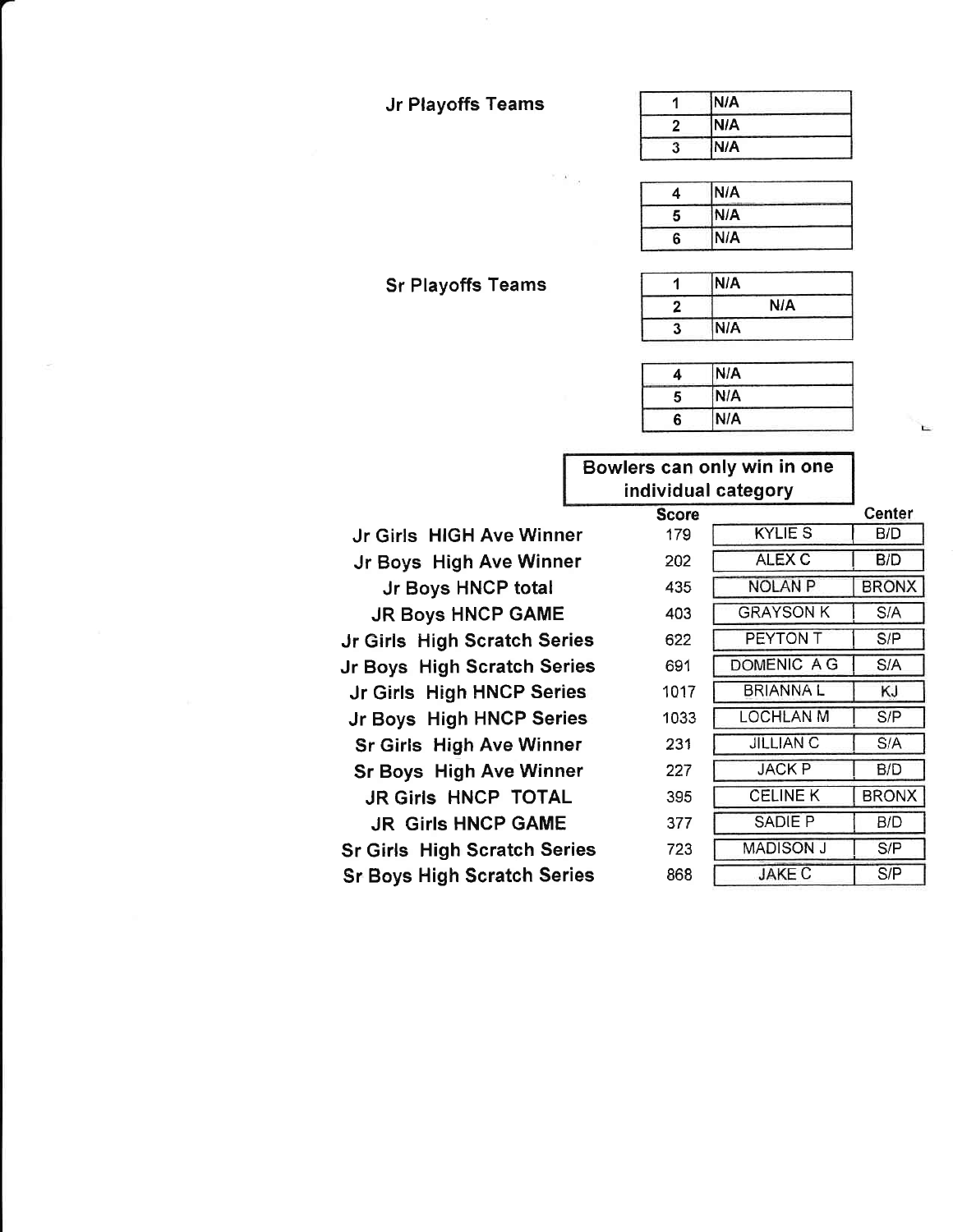| <b>Sr Girls High HNCP Series</b>                            |
|-------------------------------------------------------------|
| <b>Sr Boys High HNCPSeries</b><br>Jr Girl HIGH SCRATCH GAME |
| Jr Boy High SCRATCH Game                                    |
| Sr Girl High SCRATCH Game                                   |
| Sr Boy High SCRATCH Game                                    |
| <b>SR Girls HNCP TOTAL</b>                                  |
| <b>SR Girls HNCP GAME</b>                                   |
| <b>SR Boys HNCP TOTAL</b>                                   |
| <b>SR Boys HNCP GAME</b>                                    |
| <b>JR TEAM SERIES</b>                                       |
| JR TEAM GAME                                                |
| <b>JR TEAM CHAMPION</b>                                     |
| <b>SR TEAM CHAMPION</b>                                     |
| <b>SR TEAM SERIES</b>                                       |
| <b>SR TEAM GAME</b>                                         |
|                                                             |

 $\mathbb{E}\left[\mathbf{X}\right]_{\mathcal{H}}^{\mathcal{H}}=\mathbb{E}\left[\mathbf{X}\right]_{\mathcal{H}}^{\mathcal{H}}$ 

| SUREENA U       | S/P          |
|-----------------|--------------|
| DANTE M         | B/D          |
| JUDITH M        | B/D          |
| JACOB B         | B/D          |
| MADISON M       | BRONX        |
| ASHTON S        | B/D          |
| MARIA K         | <b>BRONX</b> |
| BREANNA N       | B/D          |
| ADAM Y          | FORT         |
| DOMINIC B       | B/D          |
| BRONX 2         |              |
| $S/A$ 2         |              |
| <b>B/D BLUE</b> |              |
| S/A             |              |
| B/D BLUE        |              |
| B/D RED         |              |
|                 |              |